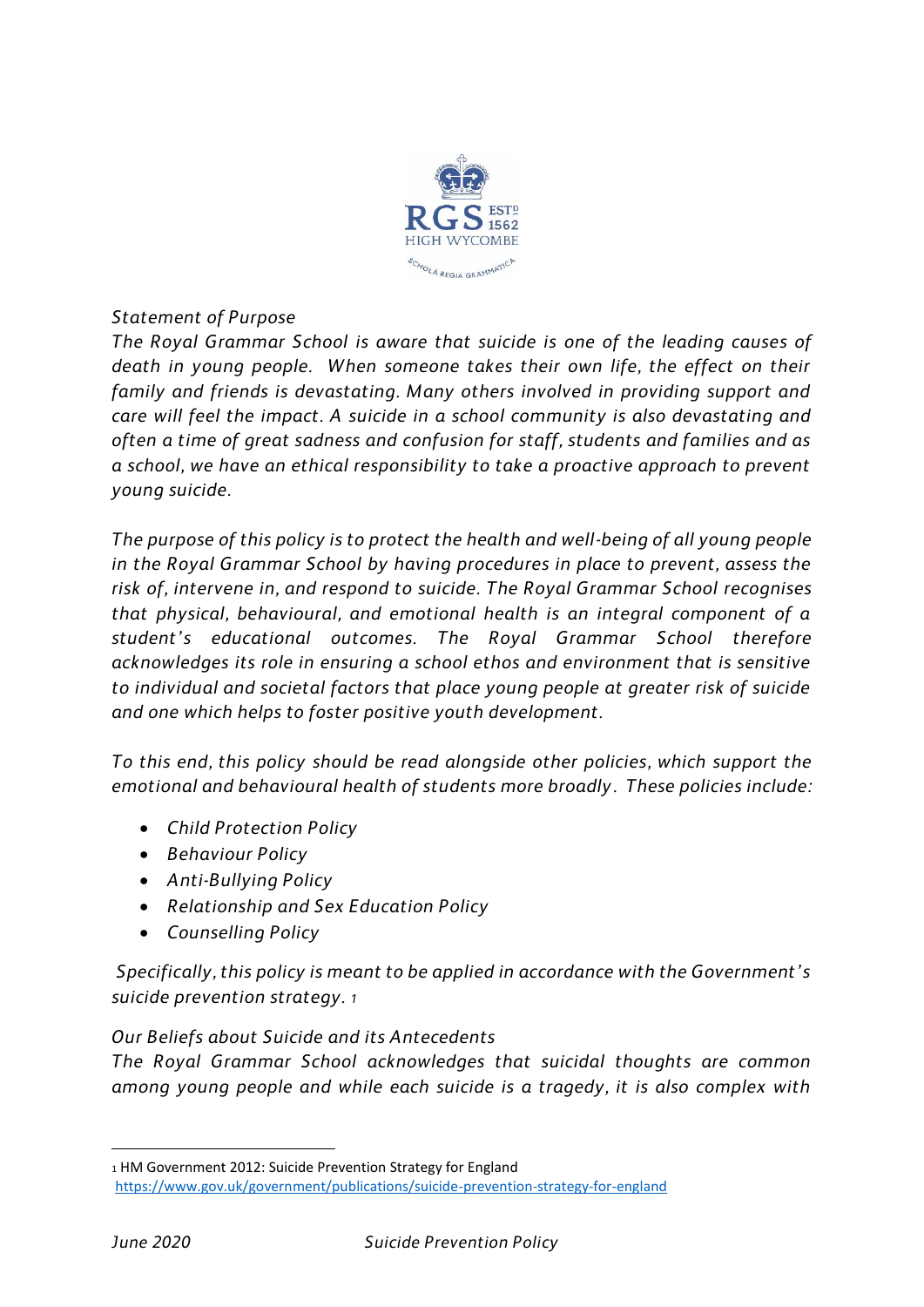*varying contributing factors that are individual to that person. Lessons can be learned from each death that may prevent future deaths via suicide.*

*We recognise that the stigma surrounding suicide and mental illness can be both a barrier to help seeking and a barrier to offering help. This school is committed to tackling suicide stigma. In our language and in our working relationships, we will promote open, sensitive talk that does not stigmatise and perpetuate taboos. This will include avoiding the use of language which perpetuates unhelpful notions that suicide is criminal, sinful or selfish. We know that unhelpful myths and misconceptions surrounding suicide can inhibit young people in seeking and finding appropriate help when it is most needed. Here at the Royal Grammar School, we recognise that students may seek out someone whom they trust with their concerns and worries. We want to play our part in supporting any student who may have thoughts of suicide.*

*We know that students who are having thoughts of suicide may or may not also be behaving in a way that puts their life in danger (suicide behaviours). School students experiencing suicidal thoughts are potentially at risk of acting on these thoughts. Those who are already engaging in suicide behaviours are also clearly at risk of death or harm. This school will work with our students who may be thinking about suicide or acting on their thoughts of suicide. Students who are self-harming are intentionally damaging or injuring their body. It is usually a way of coping with or expressing overwhelming emotional distress. Self-harm is different to suicide behaviour as there is usually no wish to die. At the Royal Grammar School, we want to support students who are having thoughts of suicide, those who are engaging in suicide behaviours and those who are self-harming, sometimes working in partnership with family, caregivers and other professionals where this may enhance support for the student and suicide safety.*

*At the Royal Grammar School, we believe that safeguarding is everyone's responsibility, and everyone can play a role in preventing suicides. When a young person is in distress, we cannot know whom they might tell. It is therefore important that all staff are alert to different or worrying behaviours and report these to the DSLs as they would report any other welfare or safeguarding concern.* 

*We know that a young person who is suicidal may find it very difficult to make their feelings known and speak openly about suicide. We will equip a team of staff, led by the Assistant Head for Student Development, with the skills, through training, to identify when a student may be struggling with thoughts of suicide. These members of staff will be trained to be alert and provide a safe response to any pupil struggling with thoughts of suicide. We will provide our students with opportunities to speak openly about their worries with staff who are ready, willing and able to support them. At the Royal Grammar School, we want to make it possible for our students, and those who support them, to do so safely. This will be in a way that leads to support and help where this is needed. We will take all appropriate measures to*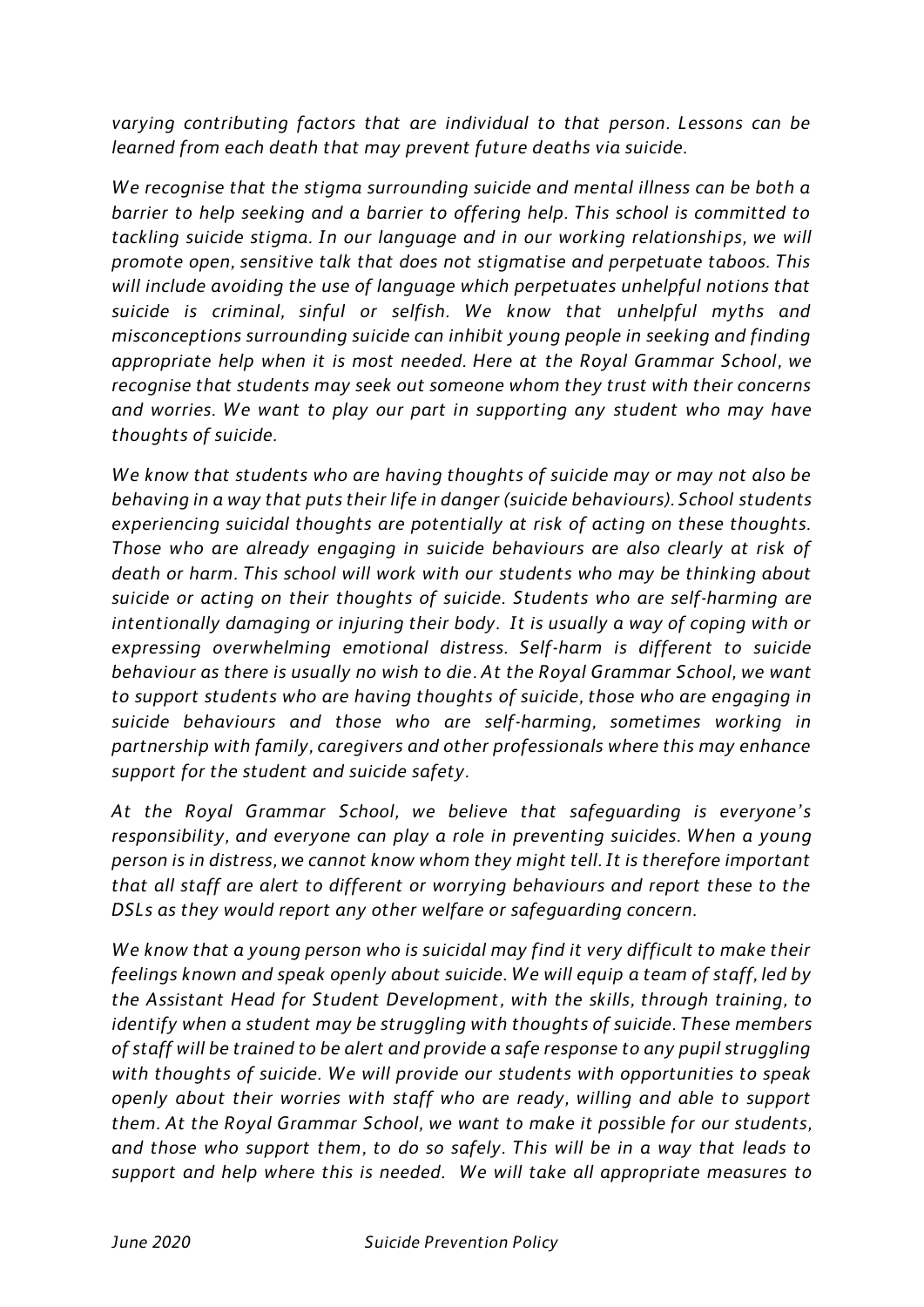*ensure there is adequate support available to enable any student seeking help to know who to approach and talk to when they are struggling with thoughts of suicide.*

# *Our Team and its Responsibilities*

*Our governors and Senior Leadership Team will be clear about how we will respond in the event of a suicide. Each member of our named response team (Table 1 - Appendix 1) will have a defined responsibility within our plan including leadership, family liaison and any communications with external agencies, including the media.*

*At the Royal Grammar School, we have a identified a team of people who are trained in suicide awareness and prevention training and commit to this being refreshed periodically. The team includes the Assistant Head for Student Development, the Student Development Assistant, Deputy DSLs, Matron and the school counsellors.*

*We have procedures in place (Appendix 2) for how staff should work together where thoughts of suicide or suicide behaviours are expressed by a student or reported by others. We will manage the sharing of information in a way that enhances safety. Ongoing Support and Development of Policy and Practice*

*Our Governors and Senior Leadership Team will keep our practice up to date by maintaining awareness of best practice in accordance with e.g. government strategy. This policy will be reviewed every three years.*

## *Appendix 1*

*Table 1 – Example table showing roles and responsibilities of a school suicide response team*

| Team<br>member               | Role                                          | Responsibility                                                                                                                                   |
|------------------------------|-----------------------------------------------|--------------------------------------------------------------------------------------------------------------------------------------------------|
| Headmaster                   | Team lead                                     | - Communication with Senior Leadership<br>team<br>- Oversight for all actions of the response<br>team<br>- Assign all roles and responsibilities |
| AН<br>Student<br>Development | <i>Operations</i><br>(postvention<br>support) | - Identify vulnerable students<br>- Coordinate crisis counselling<br>- Coordinate other external support                                         |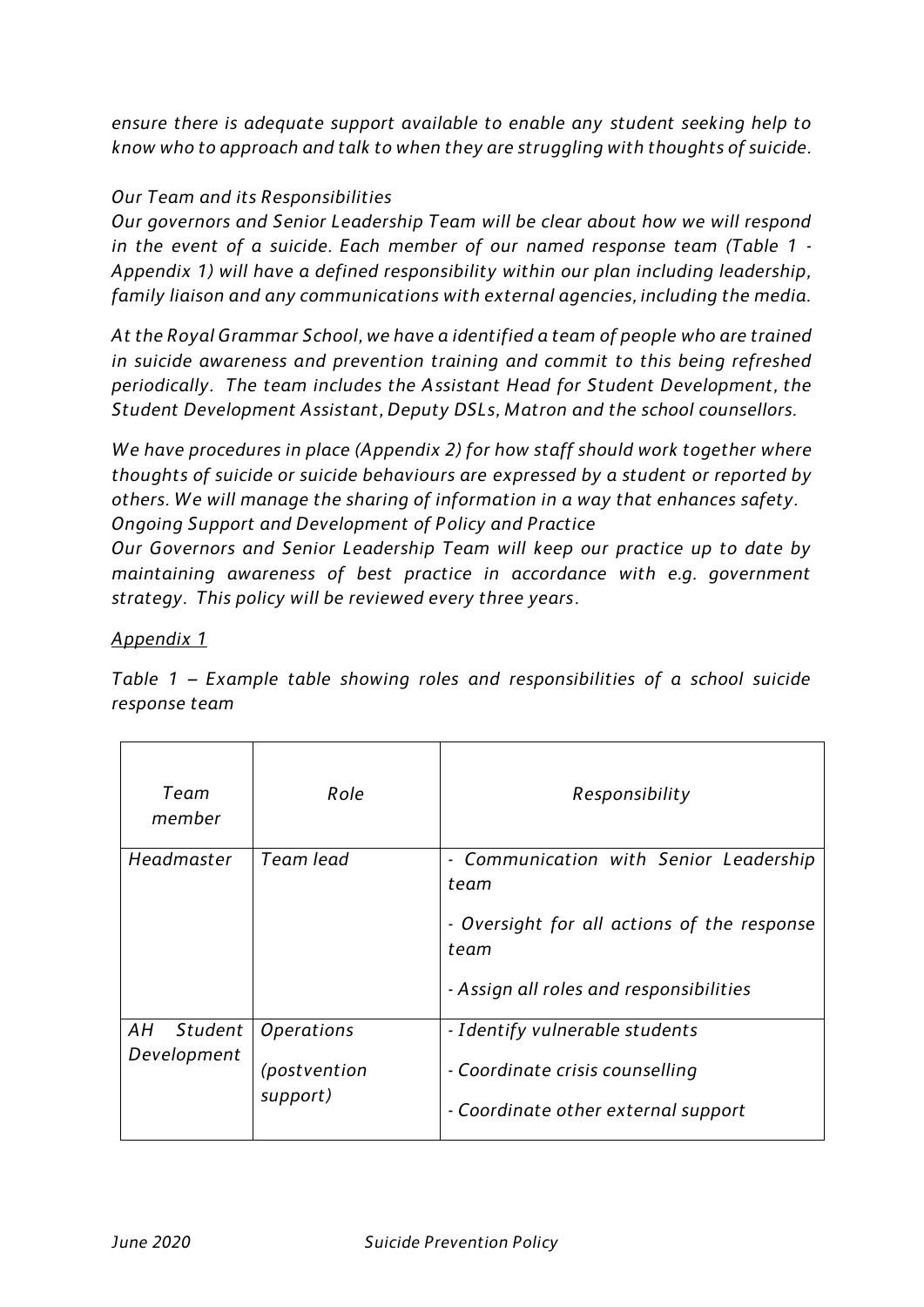|                      |                             | (Liaison with Educational Psychology<br>Service, Education Safeguarding Advisory<br>Service, Samaritans, CAMHS etc.) |
|----------------------|-----------------------------|----------------------------------------------------------------------------------------------------------------------|
| Deputy<br>Headmaster | School liaison              | - Notifying students and<br>- Staff                                                                                  |
| Deputy<br>Headmaster | Family/community<br>liaison | - Liaison with family<br>- Police/coroner                                                                            |
| Deputy<br>Headmaster | Funeral                     | Responsible for coordinating<br>school<br>representation                                                             |
| Headmaster           | External<br>Communications  | - Parents<br>- Media<br>- Social media                                                                               |

### *Appendix 2*

*Potential school procedures to support students who are at risk of suicidal behaviours and / or death by suicide:*

*When we become aware of students who are at risk of suicidal behaviours and /or death by suicide we consider implementing the following actions, as appropriate for the situation:*

- *Ensure no one is in immediate danger.*
- *Administer first aid.*
- *Call emergency services for medical advice, ambulance/police support if necessary.*
- *Support witnesses making sure someone stays with them until parents / carers can support them.*
- *Work with the student at risk to consider and provide a safe place / person in the school.*
- *Contact the parent/carer in as supportive a manner as possible if a disclosure etc has been made in school.*
- *Maintain ongoing contact with the student and parent/carer.*
- *Advise the student and parent/carer on support from the family GP and other agencies.*
- *Make /support referrals to outside agencies e.g. CAMHS.*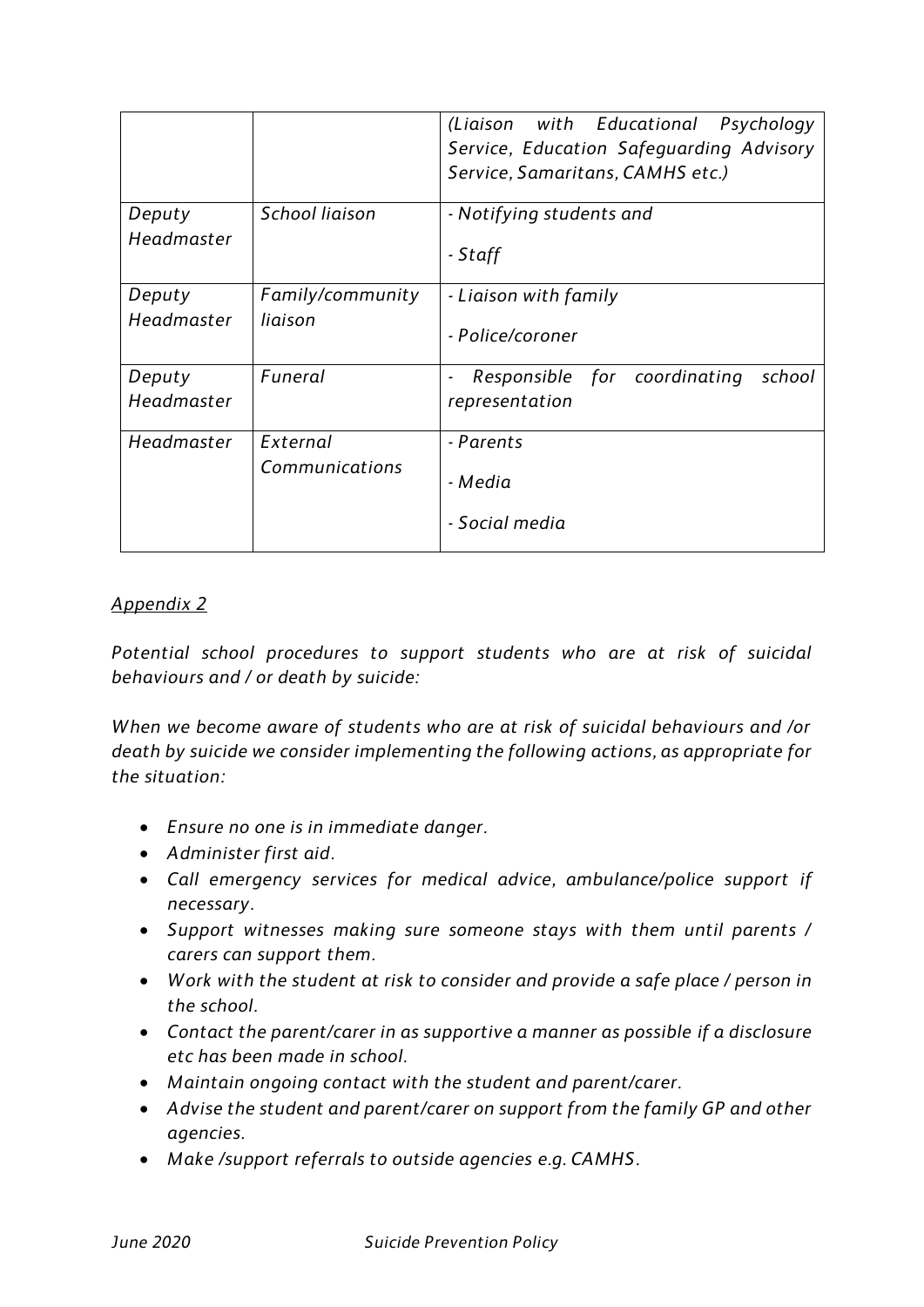- *Contact First Response if suicidal behaviours are part of a wider picture of concerns.*
- *Work with the student to prepare a safety plan for school and home, including communicating the safety plan with parents/carers.*
- *Keep a watching brief of the student.*
- *Monitor attendance carefully and act immediately on any unexplained absence from school.*
- *Monitor attendance to lessons in school and respond swiftly if student is not where expected.*
- *Inform staff, on a need to know basis, of potential emotional and safety concerns, including how this may impact work and safety in terms of attendance in lessons etc.*
- *Log the information confidentially on CPOMS.*
- *Add the student's name to a confidential list of Vulnerable Students.*
- *There is a weekly meeting of key Student Development Team members to discuss the students on the Vulnerable Students List to note any updates, support, outside agency involvement etc.*
- *Consider contacting parents, GPs or other agencies if a student is seeing a school counsellor and there are concerns for safety prior to a holiday when we are not in school and are unable to hold any risk.*
- *With the approval of the student and parents/carers consider the appropriacy of contacting the school Examination Officer in case special consideration may be appropriate for external exams.*

## *Appendix 3*

*Useful Contacts – National organisations providing professional advice and support* 

### *SUICIDE PREVENTION:*

### *PAPYRUS HOPELineUK*

*HOPELineUK is a service run by PAPYRUS with professional advisors trained in suicide intervention skills. HOPELineUK offers support and advice to:*

- *Children and young people under the age of 35 having thoughts of suicide;*
- *Anyone who is concerned about a child or young person.*

*Telephone: 0800 068 41 41 (this does not show up on the telephone bill) Text: 07786 209 697*

*Email: pat@papyrus-uk.org*

### *National Suicide Prevention Alliance*

*The NSPA is an alliance of public, private, voluntary and community organisations in England who care about suicide prevention and are willing to take action to reduce suicide and support those affected by suicide. Search the NSPA directory of*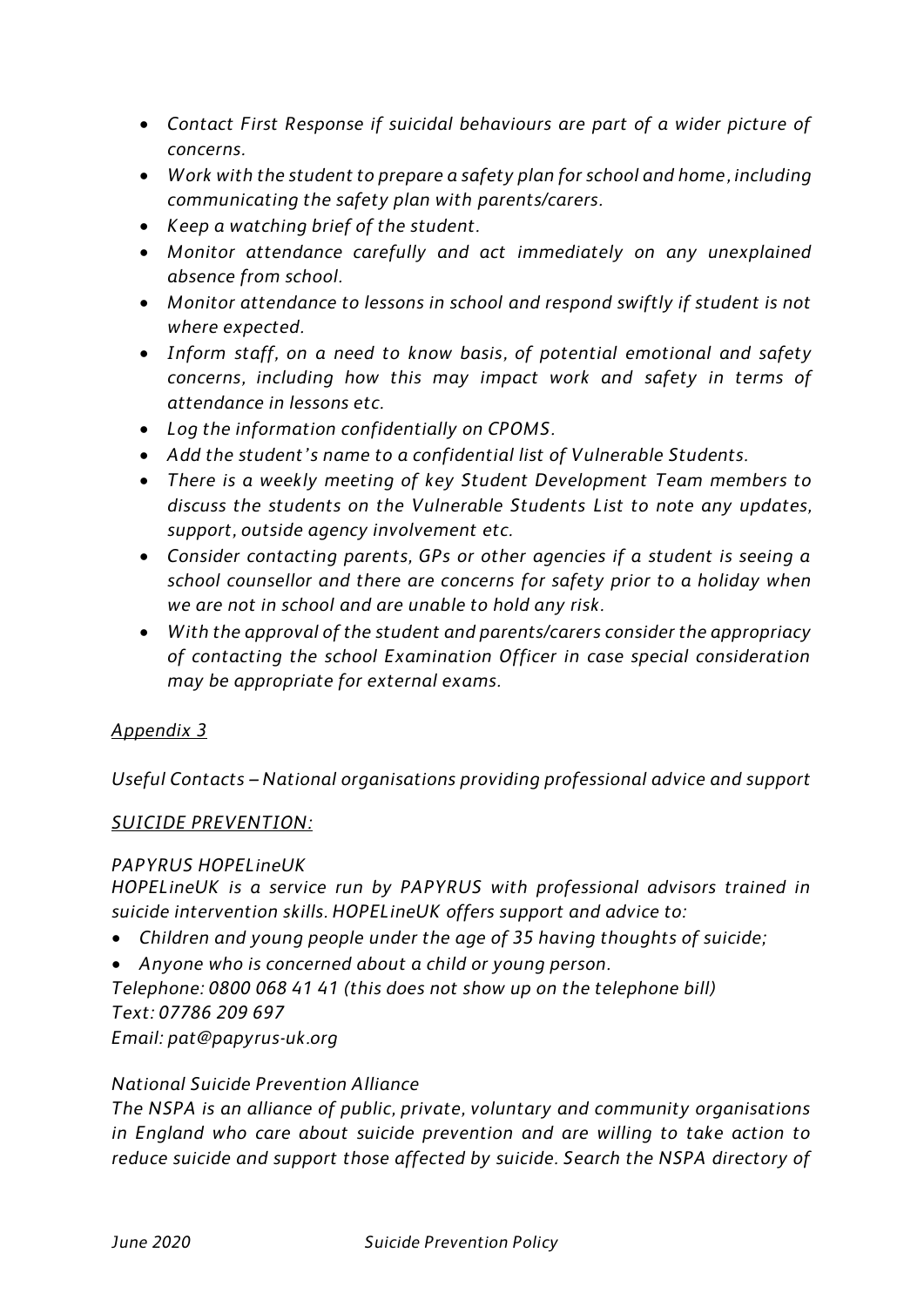*support services in your area or more organisations which can help in relation to suicide and its prevention via<http://www.nspa.org.uk/directories/>*

#### *POST INTERVENTION SUPPORT:*

*Support after Suicide Partnership*

*The Support after Suicide Partnership is a network of organisations that support people who have been bereaved or affected by suicide. For any information on support and guidance please follow the link:<http://supportaftersuicide.org.uk/>*

*Samaritans (UK)* 

*A confidential listening ear is available via phone, text, email or face to face, for all ages. The service is available, 24 hours a day, 365 days a year. Contact via telephone for an immediate response. You don't have to be suicidal to call Telephone: 116 123 (UK, free to call) Email: [jo@samaritans.org](mailto:jo@samaritans.org) For further details and support visit [www.samaritans.org.uk](http://www.samaritans.org.uk/)*

*Cruse Bereavement Care Telephone: 0844 477 9400 (Mon-Fri, 9am-5pm) Website for further details: [www.crusebereavementcare.org.uk](http://www.crusebereavementcare.org.uk/)*

*Winston's Wish Support for children and young people following the death of a parent or sibling Website:<https://www.winstonswish.org/>*

*Survivors of Bereavement by Suicide (SoBS) This is a network of national peer support groups for adults over 18 years Website:<https://uksobs.org/>*

*Useful Contacts – Support agencies local to Buckinghamshire*

### *TRAINING AND IDENTIFICATION:*

*Education Safeguarding Advisory Service (ESAS) This is a service for schools to assist with effective delivery on all aspects of their safeguarding responsibilities. [https://www.bucksfamilyinfo.org/kb5/buckinghamshire/fsd/service.page?id=eEWW](https://www.bucksfamilyinfo.org/kb5/buckinghamshire/fsd/service.page?id=eEWWvGK7V1Y) [vGK7V1Y](https://www.bucksfamilyinfo.org/kb5/buckinghamshire/fsd/service.page?id=eEWWvGK7V1Y)*